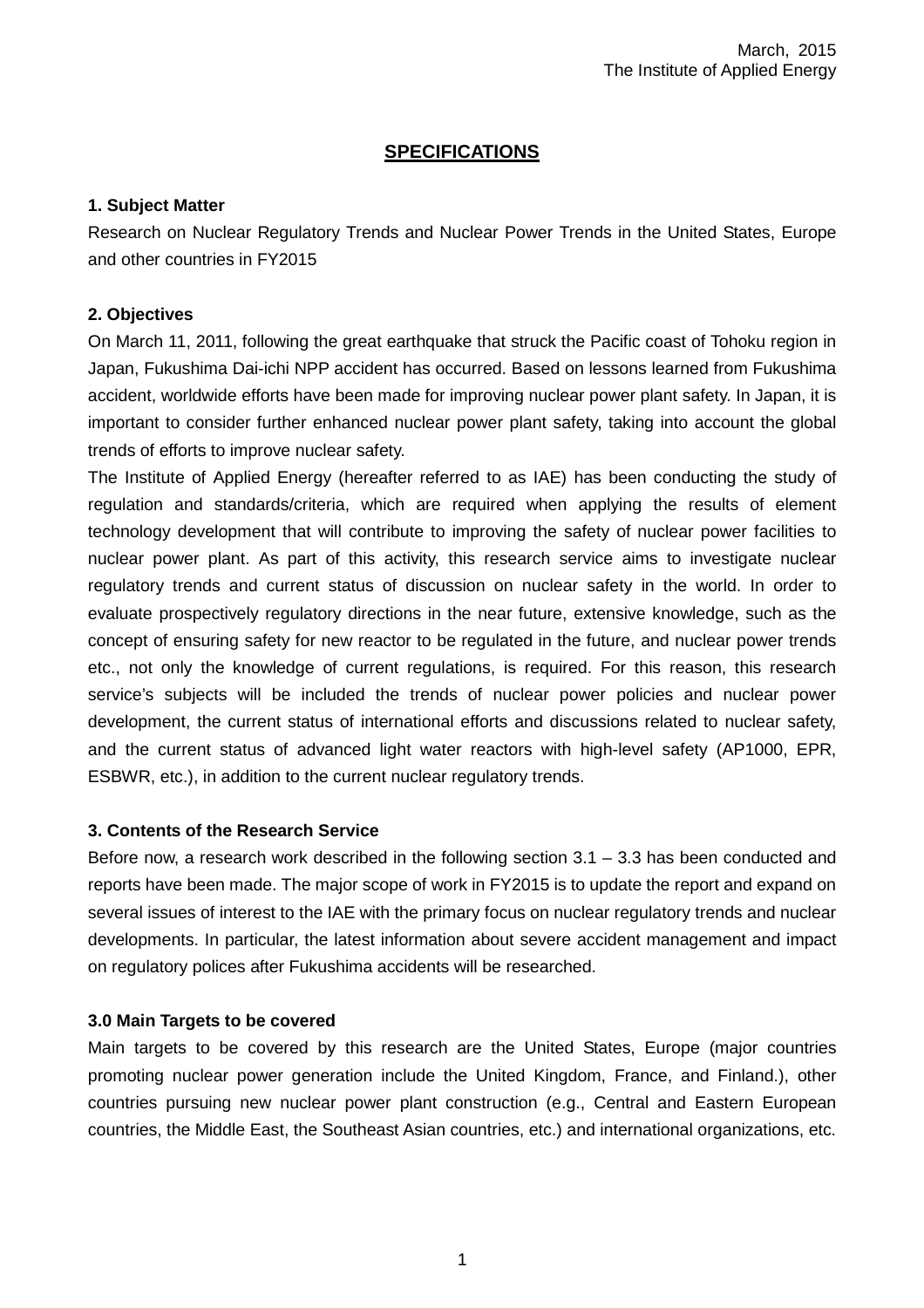## **3.1 Trends of Regulations and Nuclear Power Policies**

Through the nuclear safety regulatory authorities and private organizations, safety regulatory policies, regulatory development procedures, and the needs for international regulation harmonization will be researched. In addition, the latest trends of nuclear power policies will be studied.

Planned main research items and targets are as follows:

(1) Nuclear safety regulatory policies and trends

(1-1) U.S. NRC's nuclear safety regulatory policies

Research the latest information regarding the following items:

- ・ Prospective impact of lessons learned from Fukushima accident on the nuclear safety regulatory policies
- ・ NRC's subsequent activities for the recommendations of Near-Term Task Force Report
- ・ Current status of the regulation on severe accidents management, and key issues on severe accidents management after Fukushima accident

[Planned targets of research] NRC, NEI, etc.

(1-2) European regulator's nuclear safety regulatory policies

Research the latest information regarding the following items:

- ・ Prospective impact of lessons learned from Fukushima accident on the nuclear safety regulatory policies
- ・ Specific actions to strengthen regulations in European countries
- ・ Current status of the regulation on severe accidents management, and key issues on severe accidents management after Fukushima accident

[Planned targets of research] European regulator (ONR, ASN, STUK, etc.), ENSREG, WENRA, etc.

#### (1-3) Self-regulation in industry

In this study, it will be researched the latest information regarding to enhance or review the self-regulation in industry, based on lessons learned from Fukushima accident.

- ・ Evaluation of lessons learned from Fukushima accident by INPO, and ASME
- ・ New Nuclear Safety Construct proposed by ASME
- ・ FLEX approach proposed by NEI

[Planned targets of research] INPO, ASME, WANO, NEI, etc.

#### (2) International organizations' nuclear safety policies and trends

In this study, it will be researched the latest information regarding to enhance or review the safety objectives and safety standards, based on lessons learned from Fukushima accident, within international organizations (IAEA, OECD/NEA, etc.).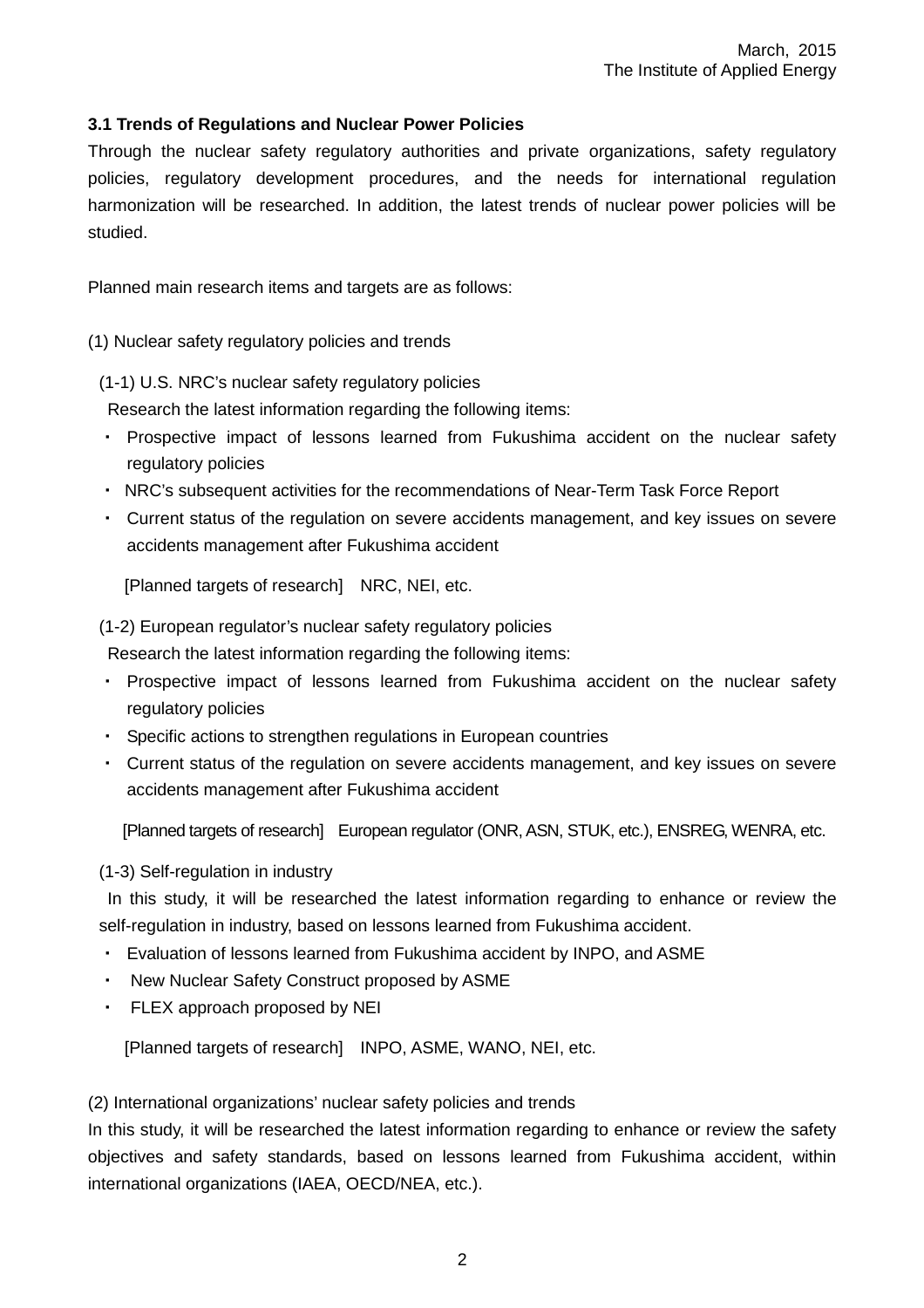In addition, research the latest information regarding the following items:

- ・ Current status of the revise on IAEA Safety standards
- ・ Current status of design-specific activities on new reactor in MDEP

[Planned targets of research] IAEA, OECD/NEA, etc.

(3) Nuclear policy and nuclear power development

(3-1) U.S nuclear policy and nuclear power development

Update to the latest information regarding the following items: In this research, especially, the influence of Fukushima accident should be referred.

- ・ Changes of nuclear energy policy after Fukushima accident
- ・ Demand for new nuclear capacity, and new nuclear construction plan
- ・ DOE's Nuclear Energy Enabling Technologies (NEET) program
- ・ DOE/INL's LWR Sustainability program
- ・ Other private sector's strategic plan for LWR R&D

[Planned targets of research] DOE, U.S. major electric utilities, EPRI, INL, NEI, DOE, etc.

(3-2) Europe and other countries' nuclear policy and nuclear power development Research the latest information regarding the following items: In this research, especially, the influence of Fukushima accident should be referred.

- ・ Changes of nuclear energy policy after Fukushima accident in European countries
- Demand for new nuclear capacity, and new nuclear construction plan

This research should provide detailed information of the new construction plans in Finland, UK, and France, and a general overview of the new construction developments in other countries.

[Planned targets of research] European major electric utilities, WNI, etc.

#### **3.2 Understanding Users' Needs**

Through electric utilities and some other pertinent organizations, user requirements and construction costs will be researched. In addition, major changes and discussions on EUR and URD should be reported.

Main research items and planned research targets are as follows:

- ・ Changes of users' needs after Fukushima accident
- Trend of construction costs (overnight) and busbar costs on recent project, especially changes in the cost of measures to improve safety

[Planned targets of research] U.S. major electric utilities, NEI, EPRI, European major electric utilities, WNA, etc.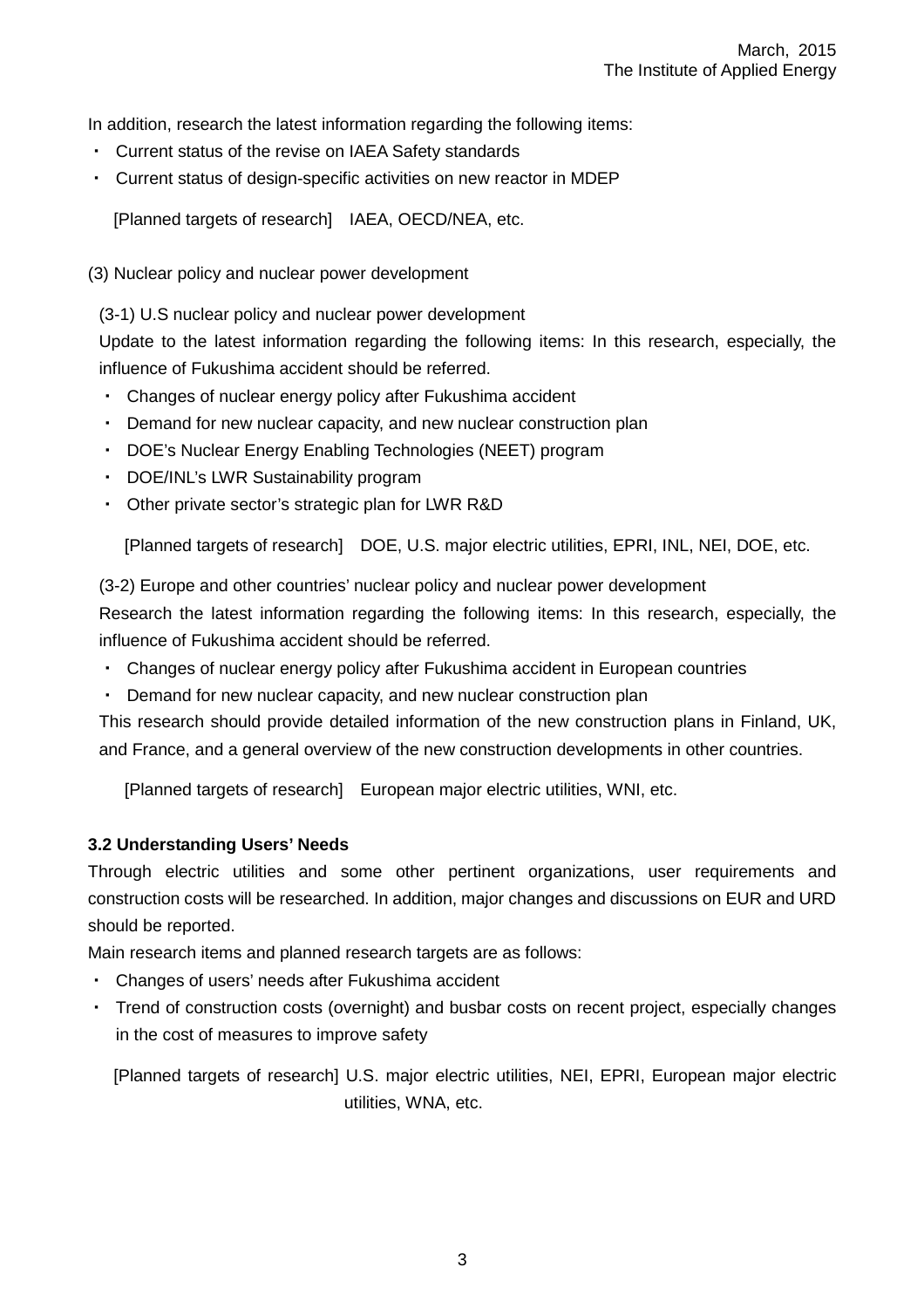## **3.3 Advanced Light Water Reactors with High-Level Safety**

On advanced light water reactors with high-level safety (EPR, AP1000, ESBWR, ABWR, US-APWR, and Korean APR fleet and Russian VVER fleet), their current status will be researched licensing status, construction plans (ordering party and operation start timing), economic efficiency (construction cost), and future design upgrade plans.

In addition, based on Fukushima accidents, their vendor's self-evaluation of measures against severe accidents will be investigated. (e.g. whether there is a design enhanced plan)

#### **3.4 Field Study**

Based on the research described in 3.1, 3.2 and 3.3, it is necessary to obtain direct feedback from users and relevant experts to clarify any ambiguities and obtain more detailed or the most up-to-date information. To this end, the contractor should conduct field research. For this purpose, selection of appropriate persons to consult with, setting up meetings, and assistance in taking minutes will be done. The contractor will provide a brief summary of the meetings as attachment to the final report.

Planned places and time frames of field survey are as follows:

- Europe (regulatory agencies concerned, major electricity utilities, WNA, etc.), about one week
- United States (NRC, DOE, major electricity utilities, INPO, NEI, etc.), about one week

#### **4. Implementation Period**

From the date of contract signing To January 29, 2016

#### **5. Promotion of the Service**

In the event there are concerns that implementation of the service could be delayed, the reason for such delay shall be promptly reported to the Director of Nuclear Power Engineering Center (in charge of next-generation LWR Gr) and his or her directions followed.

#### **6. Interpretation of specifications and treatment of matters not stipulated herein**

Any matter not stipulated herein shall be discussed with the Director of Nuclear Power Engineering Center (in charge of next-generation LWR Gr) and his or her directions followed.

#### **7. Submission of Outcomes**

- (1) Preliminary Summary Report
	- 1) Items of Delivery
		- Report: Send by E-mail
	- 2) Delivery Deadline: late in September or early in October, 2015

The details will be adjusted based on the progress of research work.